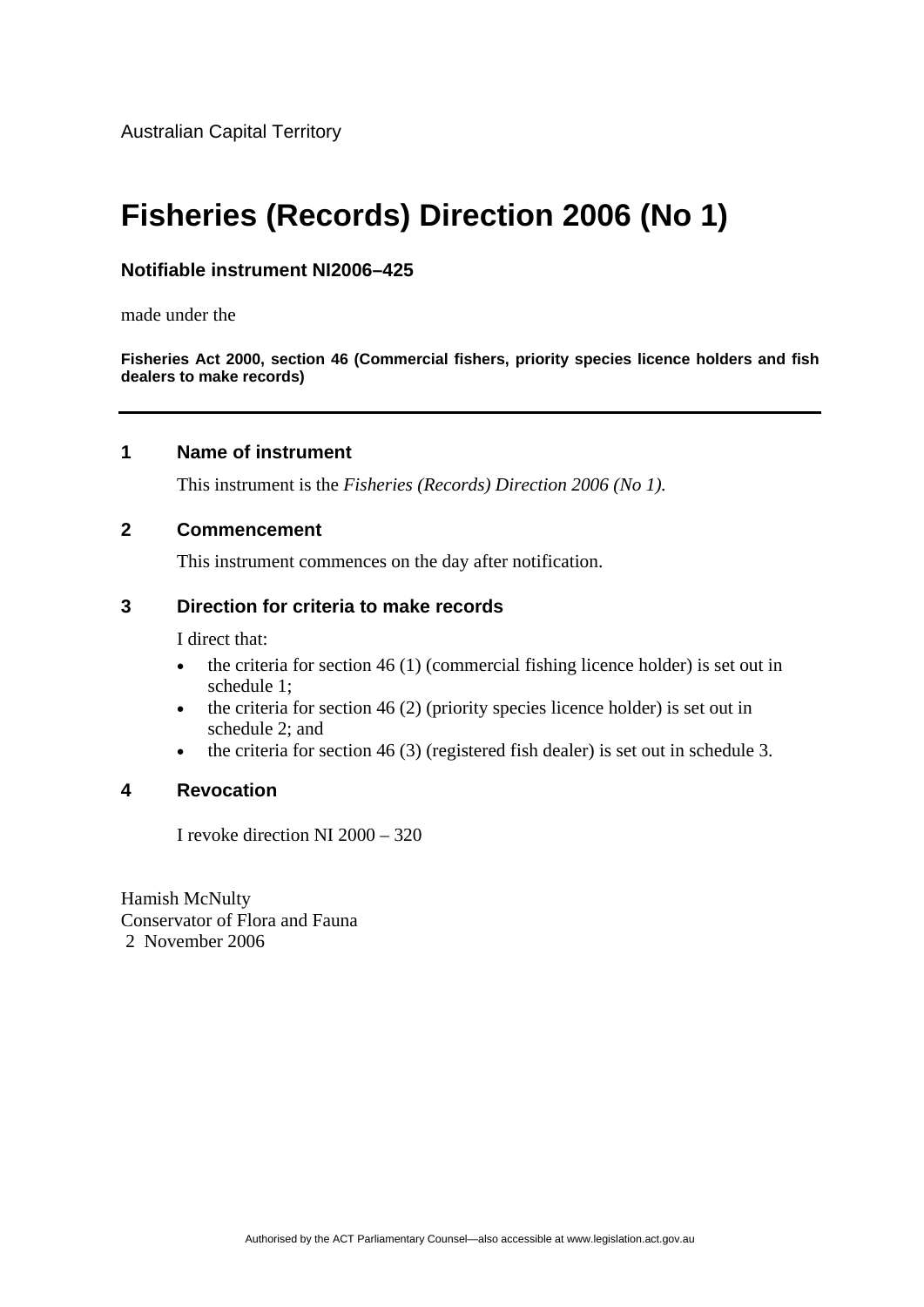# **Schedule 1—Directions on the keeping of records for the Fisheries Act 2000, s 46 (1)**

For the Act, section 46 (1) **a commercial fisher** licence holder shall keep the following records in respect of all fish taken or sold by him/her:

# **For all fish taken:**

- (a) The marketing name, number and weight of each species of the fish taken
- (b) The date the fish were taken
- (c) The full name and address of the commercial fisher who took the fish, and
- (d) The full name and signature of the person completing the record.

#### **For all fish sold:**

- (a) The marketing name number and weight of each species of fish to be sold,
- (b) The date of the sale
- (c) The full name and address of the seller
- (d) The full name and address of the purchaser
- (e) The full name and signature of the person completing the record
- (f) Price per kilogram, price per packet or price per unit of each species of fish sold
- (g) The total sales value of each species of fish sold, and
- (h) In respect of each sale, a unique identifying number allocated to the sale for the purposes of the record, being a number that is one of sequence.

**Note: This includes recording and reporting on fish taken or sold that came from the ACT and/or from other jurisdictions.**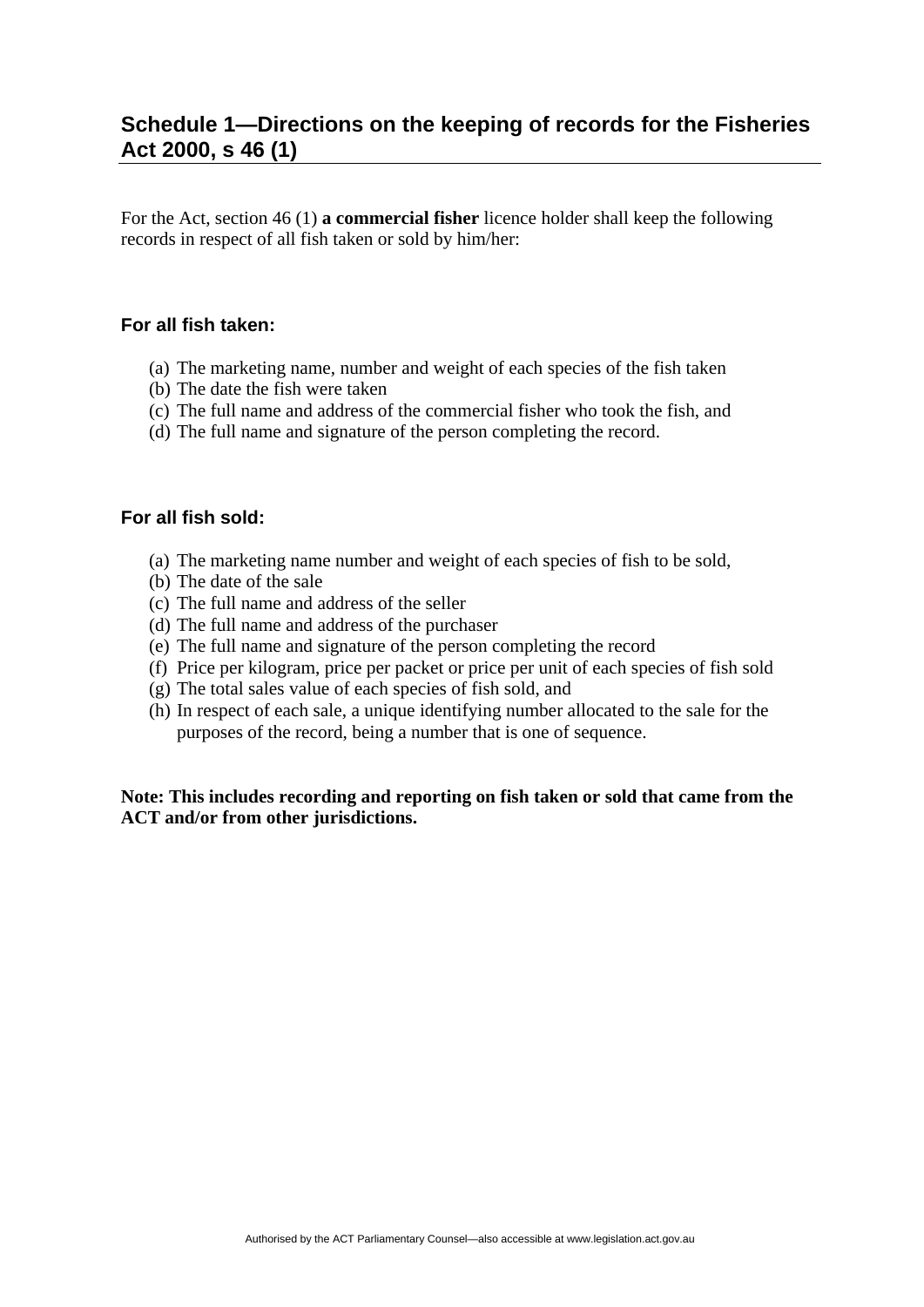# **Schedule 2— Directions on the keeping of records for the Fisheries Act 2000, s 46 (2)**

For the Act, section 46 (2) **a priority species licence holder** shall keep the following records in relation to all priority species the holder receives or sells:

- (a) The marketing name, number and weight of each species of the fish taken
- (b) The date the fish were taken
- (c) The full name and address of the commercial fisher who took the fish, and
- (d) The full name and signature of the person completing the record
- (e) The person who transported the fish
- (f) The marketing name number and weight of each species of fish to be sold,
- (g) The date of the sale
- (h) The full name and address of the seller
- (i) The full name and address of the purchaser
- (i) The full name and signature of the person completing the record
- (j) Price per kilogram, price per packet or price per unit of each species of fish sold
- (k) The total sales value of each species of fish sold, and
- (l) In respect of each sale, a unique identifying number allocated to the sale for the purposes of the record, being a number that is one of sequence.

#### **Note: This includes recording and reporting on fish taken or sold that came from the ACT and/or from other jurisdictions.**